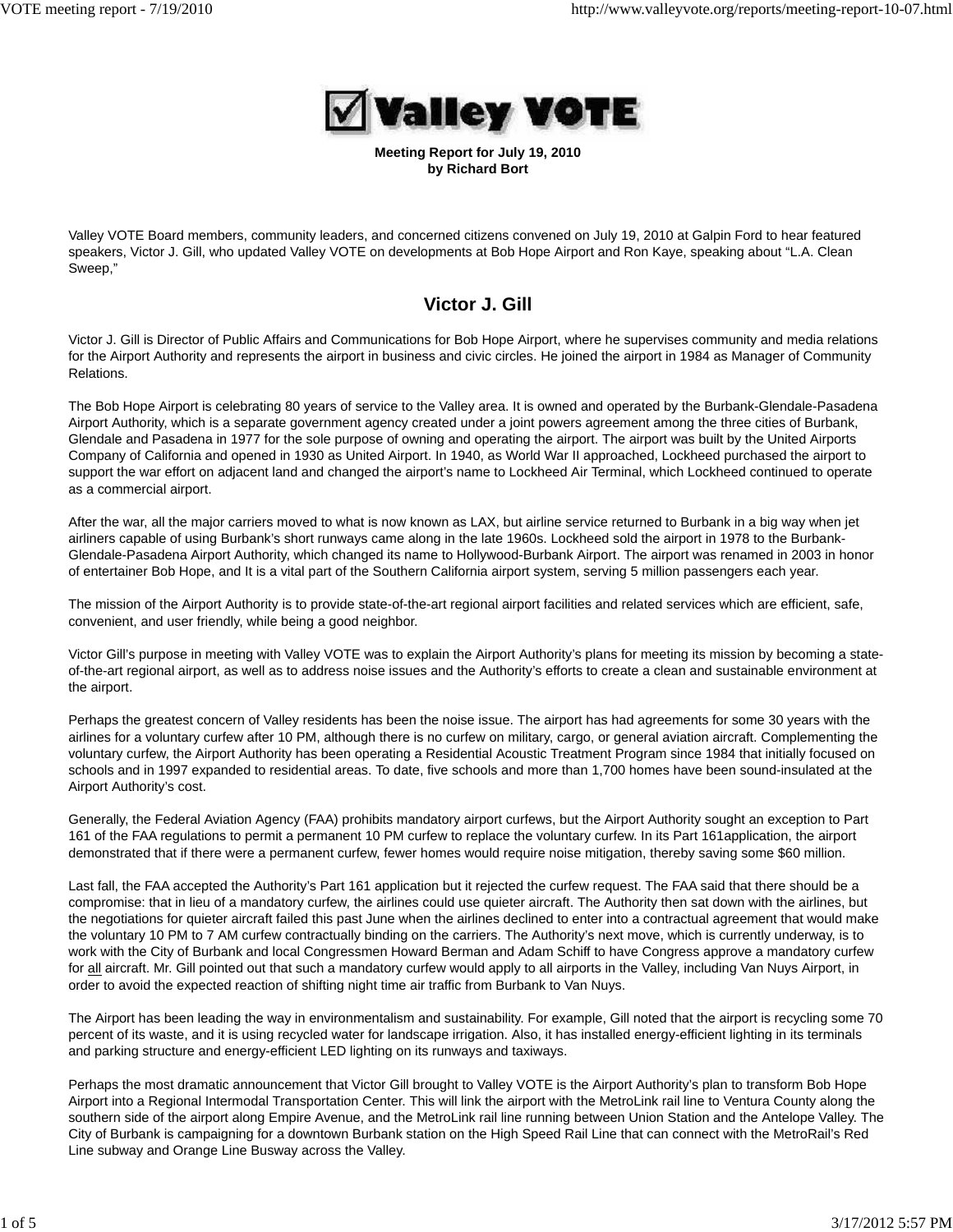The Airport would plan to use a shuttle system between this Burbank transit center and the airport. Mr. Gill said that this complex would require a 2-3 year study of the ground access facilities. In the meantime, the Airport pays for a SuperShuttle link between the Airport and the downtown Burbank train station for the Antelope Valley MetroLink rail line, and the Authority is presently "thinking about" adding shuttle service between the North Hollywood Red Line station and the Airport.



To accommodate the rail and shuttle connections, the Airport Authority is planning to build within the next two years a building spanning Empire Avenue to reach the Ventura County rail line. That building will have a moving walkway to the airport terminal and will connect with a new parking structure on the north side of Empire Avenue. The parking structure will also house a consolidated car rental facility and Burbank Water &Power will own and operate a large solar panel array on the roof (seen in blue in the accompanying illustration). This will be a \$120 million facility, with Phase 1 to open in December 2012.

For more information about the Bob Hope Airport, including the plans for the Regional Intermodal Transportation Center, Victor Gills encouraged us to visit the new website at www.BobHopeAirport.com

To view the Power Point presentation that Victor Gill made on the Bob Hope Airport in July: *click here* 

## **Ron Kaye**

Ron Kaye is the former editor of the Los Angeles Daily News where he spent 23 years helping to make the newspaper the voice of the San Fernando Valley and fighting for a city government that serves the people and not special interests. He is now committed to carrying on his crusade for a greater Los Angeles as an ordinary citizen. He firmly believes that the people can change L.A.by being informed, involved and organized. His blog, www.RonKayeLA.com, is extremely popular and he supports www.OurLA.org,a community-based online nonprofit newspaper that brings together the content of local websites and bloggers, professional journalists, and experts into a single comprehensive alternative L.A. news site.

"Today was a historic day," Ron Kaye announced. "All public libraries in the City of Los Angeles were closed today because of the budget crisis." He charged that the City Council has been unable for two years "to come to grips with the budget crisis," so the pain goes on and will only get worse.

When Kaye visited with Valley VOTE last April, he unveiled the "L.A. Clean Sweep" campaign, which formally kicked off the campaign on July 17th in North Hollywood. Today he filled us in on some of the details.

L.A. Clean Sweep is a political action committee organized to back candidates with integrity and a broad vision for Los Angeles, and to *sweep out* of office City Council members responsible for the budget crisis that threatens to force the city into bankruptcy despite soaring taxes, utility rates, and government fees. It is a citizens' grass roots movement focused on cleaning up and breaking the cycle of failure at City Hall by electing City Council members who will serve the public interest instead of themselves and special interests.

Kaye is a realist who understands the inner workings of City Hall and he knows the players. His objective is to mobilize concerned citizens and potential candidates for the March 2011 election. L.A. Clean Sweep already has garnered important support from former Mayor Richard Riordan as well as multiracial groups, labor leaders, education reformers, and community activists ... and he is seeking more. Kaye said he is trying "to bring a lot of people under a big tent" in order to succeed against the entrenched politicians.

The seven even-numbered City Council districts will be up for election or reelection in March, 2011. They are: CD #2 – Paul Krekorian ;CD #10 – Herb Wesson; CD #4; – Tom LaBonge; CD #12 – Greig Smith ;CD #6 – Tony Cardenas; CD #14 – Jose Huizar; CD #8 – Bernard Parks;

To date, only Councilman Greig Smith has announced his intention not to run for reelection. Kaye fervently believes that L.A. Clean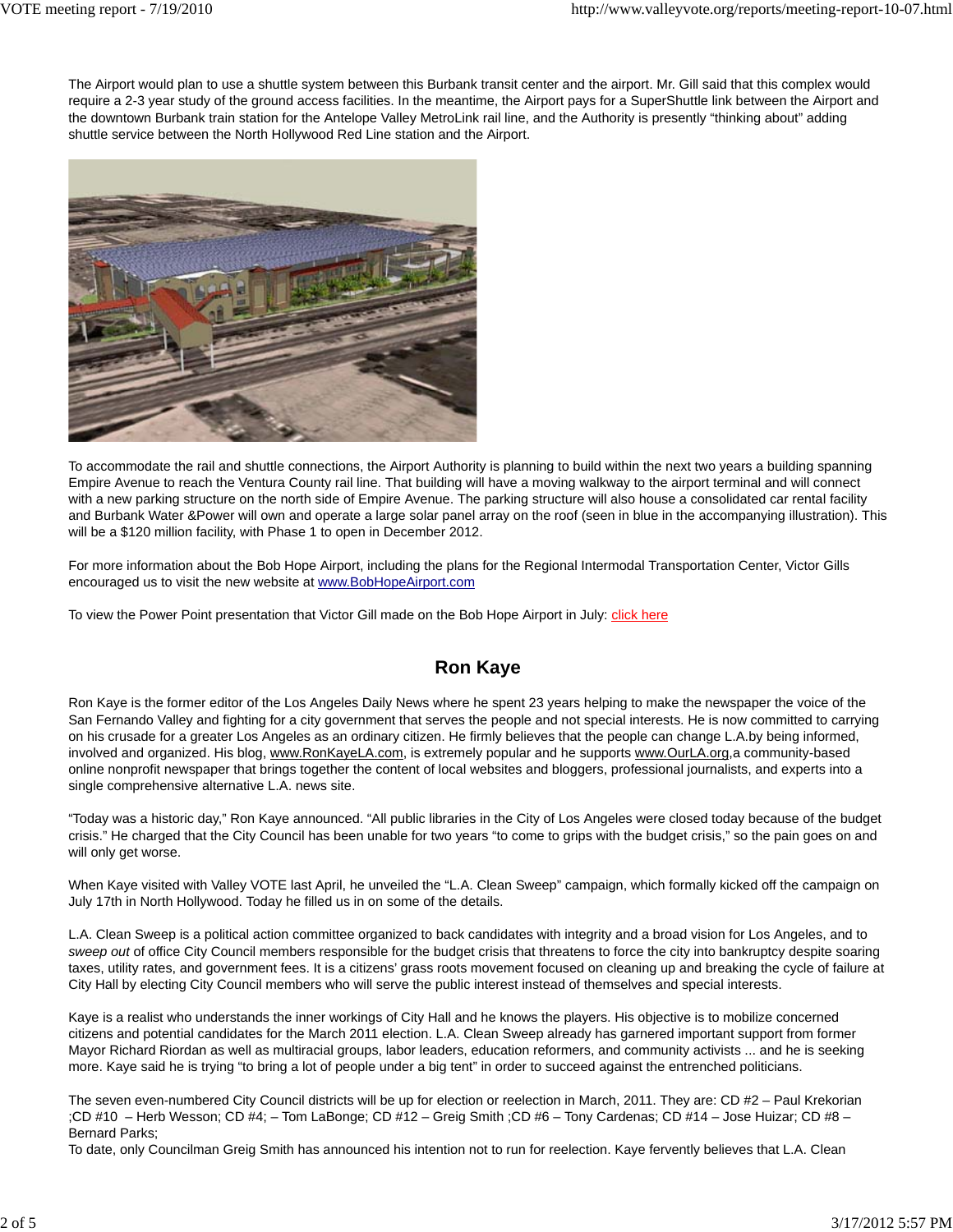Sweep candidates can win at least one or two seats in the March 2011 election if the right candidates, adequate financial support, and citizens' backing can be mobilized. The L.A. Clean Sweep campaign will continue toward the 2013 election, when the eight incumbents in the even-numbered council districts, and the office of Mayor, will be up for reelection.

L.A. Clean Sweep will fire up the campaign engine for the 2011 election after this coming Labor Day with a Candidates' Forum, where the public can meet the potential candidates on the slate of L.A. Clean Sweep slate and discuss their positions on all the issues facing the City. Kaye urged his audience to contact friends and family to let them know about the L.A. Clean Sweep campaign and what it can mean for the City of Los Angeles.

## **Valley VOTE Committee Reports and Announcements**

### **Valley VOTE to Honor Bert Boeckmann**

**Richard Leyner,** Valley VOTE Chairman, announced that Valley VOTE will honor Bert Boeckmann on Thursday, December 2, 2010 for his many years of support and encouragement of Valley VOTE. The event will be held at the Skirball Cultural Center in the Sepulveda Pass, with hors d'oeuvres and very few speeches. The event will be an opportunity for formerly active Valley VOTE members to be reacquainted with each other and with the currently active members. There will be a small charge of only \$15 per person to encourage all Valley VOTERs to come. Please mark your calendar for the evening of Thursday, December 2, 2010.

### **Nuclear Power Report – Joe Vitti**

Joe Vitti continued his series of reports on the current status of nuclear power around the world. He chided the LA DWP for not having included any additional nuclear power in its plans to reduce reliance on coal and gas-fired power generation, and he encouraged the city's utility to include additional nuclear power in its future energy portfolio.

The use of nuclear power is currently undergoing a worldwide expansion, Vitti said, especially in Asia. India will be adding 60 Gigawatts of Energy (GWE) by 2032; Japan is increasing its power mix to 26% nuclear by 2018; and Korea will be 48% nuclear by 2022. China plans a huge nuclear power capacity in the future, estimated to be 240 GWE by 2050. That is two-thirds of the world's current nuclear capacity!

China's target for 2020 is about 40 GWE of installed nuclear capacity, with many more reactors under construction. (One GWE is 1,000 megawatts of energy. Putting this into perspective, the two reactors at San Onofre are each rated about 1,200 MWE, or 1.2 GWE, or 2.4 GWE for the whole plant.)

China will be phasing out its coal fired plants in the future and replacing them with nuclear power, but China has limited uranium resources. This is just one reason why they decided a number of years ago to transition from first generation nuclear power plants using uranium to second generation plants using recycled fuel from their first generation plants. The first generation plant fuel elements are removed from the reactor after their useful life and are transferred to a reprocessing facility. The fissionable material is extracted and then sent to a refabrication facility, where new fuel elements are made using the extracted fissile material. These new fuel elements are then placed into a second generation nuclear plant for power production. One significant advantage of this so called "closed fuel cycle" is that the volume of irradiated, or spent, material to be stored is only 4% of the total amount currently being moved to storage from first generation plants around the world. Joe Vitti pointed out that the "closed fuel cycle" approach could be a solution to the issue in the U.S. – and especially California – of how to dispose of spent fuel rods from a nuclear power plant. The reprocessing and refabrication facilities can be co-located with the power plant.

It is clear that the Chinese, with their successful development of the "closed fuel cycle," will be a world leader in producing low cost clean energy by the middle of this century. It should be noted that the U.S. was the world's leader in nuclear technology in the 1960's and 1970's. At that time, the U.S. Department of Energy funded a number of U.S. companies to design second generation nuclear plants and reactor cores. The Chinese designs being planned today for their second generation plants are **essentially identical** to those American designs developed 30 to 40 years ago.

For the U.S. to remain competitive in the world markets and maintain its stature as a major economic power in the future, it must reestablish its capability to build safe, clean, and cost effective nuclear power plants. Fortunately, the Obama administration supports this renewed effort. The first U.S. nuclear reactors to be constructed in 30 years are now being built near Atlanta, Georgia at the Vogtle generating station, which will add two reactors rated at a total of 2,204 MWE (2.2 GWE) to its existing facility.

Vitti also reminded the audience that in his previous reports he called upon the LA DWP to include nuclear power in its future plans as a base loaded power source as we phase out our dependence on coal. "A nuclear power plant generates electricity even at night and when the wind doesn't blow," said Vitti in defining the term "base loaded."

## **Los Angeles World Airports (LAWA) – Denny Schneider**

"LAX is in the eye of a storm," Denny Schneider proclaimed. He said that airline passenger traffic growth at LAX was expected to reach the 78 Million Annual Passenger (MAP) level well before 2020, but LAWA now concedes that it will be at least 2025 or longer. Passenger counts at other airports are rebounding faster than LAX with the exception of Ontario Airport, which is owned by LAWA. Passenger counts at ONT are down substantially from two years ago, partly because of ticket affordability, according to Cheapflights.com, which rated Bob Hope, Long Beach, and John Wayne Airports ahead of LAX.

The Associated Press reports a substantial increase in near-collisions in the northeastern region of the U.S. This was a local concern around LAX in the past when air traffic was heavier, making the present time an opportunity to redistribute the air traffic among other area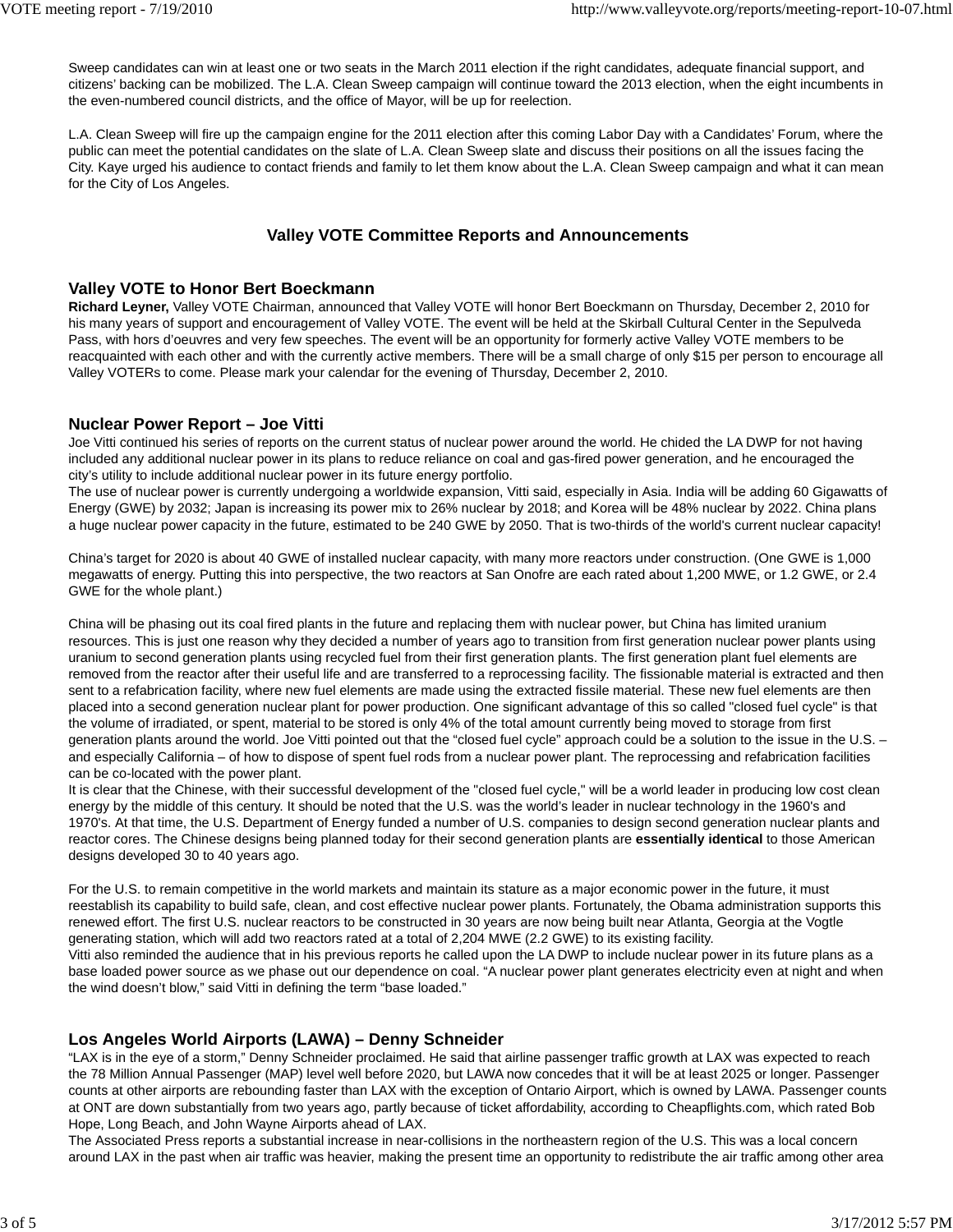airports before demand exceeds capacity. The High Speed Rail system can help with local stops at Palmdale, Ontario, and possibly Bob Hope Airports.

Construction of the new Tom Bradley International Terminal and Central Utilities Plant at LAX is moving forward. Other major projects, such as a Consolidated Rental Car Facility, which would reduce traffic in the Central Terminal Area, remain stalled despite being "green lighted" in the 2004 LAX Settlement Agreement with the airport's neighbors. A new Master Plan cycle is scheduled to begin later this year. Alternative proposals for study have not been released, but it is expected that several controversial ones like moving runways north will be included.

Major repairs of LAX infrastructure still need to be made. CalTrans inspection reports of the upper roadway in the Central Terminal Area, which is actually a bridge connected to the terminal buildings, indicate that expansion joints have been "failed" since 2003 and subsequent inspections have been more critical. Schneider said, "Things will get worse before they get better."

#### **Housing – "TRA\$H TALK"** – **Vic Viereck**

Vic Viereck noted that some of our Los Angeles City Council members express concern over the amount of rent apartment owners charge the tenants. But they show no consideration for the excessive sanitation charges, referred to as Solid Resource Fees, assessed on the bimonthly Department of Water and Power bills. That is for apartments, which are many, that still have their trash picked up by the city's Department of Sanitation.

On each DWP bill the tenants are charged over \$48 for the Solid Resources Fee. On a 7-unit apartment building, that amounts to about \$338 bimonthly (\$169 monthly). An independent trash hauler would charge between \$100 and \$133 monthly. The amount over the \$100 occurs if the trash bin has to be manually pushed along a long driveway. Although apartment owners used to be allowed to switch service to private trash disposal companies, but not switch back to the city, that all changed, effective April 1, 2009. As of that date, apartment owners are no longer allowed to switch to a private trash company. The Solid Resources Fee for my own home is \$72.84 every two months.

The change in policy is obviously to be able to continue funding the department's excessive costs. While I do not believe that the city is necessarily making an identifiable profit on the mandatory service, the situation is symbolic of the city's excessive costs throughout its operations. Tenants, homeowners, and LA taxpayers in general would fare better if all were allowed to transfer their rubbish service to a private disposal company. The private disposal companies even pay taxes and earn a profit out of what they charge. Allowing all apartment owners and homeowners to switch to a private disposal company might even net the city's taxpayers some money.

#### **Land Use: Expansion of Enterprise Zones – Pauline Tallent**

Ms. Tallent discussed the benefits to businesses and the community from state-authorized "Enterprise Zones," which has been a hot topic in the news lately. The 5,444 acre Enterprise Zone in the West Valley was recently expanded to cover a large commercial/industrial area in parts of Chatsworth, Canoga Park, Warner Center, and Northridge.

Enterprise Zones are designed to encourage business in depressed areas. Businesses located, or locating, in these areas, are given all sorts of incentives, including, but not limited to tax credits, fee waivers and reduced utility bills. This effort to stem the flight of light manufacturing companies relocating and taking their jobs out of the Los Angeles area has to be applauded. But are these government subsidies placing businesses outside this zone at a competitive disadvantage?

It is easy to sympathize with those businesses that have "hung in there" and are not eligible for help. If we look at the big picture, however, those within the Zone will be hiring and improving their bottom lines, and supporting many ancillary businesses and suppliers; in short, they will be putting money back into the economy and will be creating jobs.

Studies of other states that have adopted Enterprise Zones show that both the unemployment rate and the poverty rate have been lowered.

According to a Fact Sheet published by the city's Community Development Department, there are many incentives provided by the program, including:

- 5-Year electric power rate reduction.
- Hiring tax credit up to \$35,100 over five years.
- Credit for 100% of sales or use tax paid for "qualified property".
- Tax free interest for lenders who make loans to Enterprise Zone businesses.
- 100% of net operating losses may be carried forward for 15 years.
- Significantly reduced parking requirements for Enterprise Zone businesses.

For more information visit the web site: http://business.lacity.org/assess\_incentives/index.htm.

#### **Transportation – Bart Reed**

Bart Reed reported that the Metro recently released its "vision" of a busway on the 405 Freeway, instead of Reed's favorite option of having a rail line connect the Valley with Westwood via a tunnel through the Sepulveda Pass. Bart said he is scheduled to meet with VICA and Councilman Tony Cardenas in the next few days to discuss the rail tunnel idea, and to consider having the rail line run under Van Nuys Blvd. to Roscoe Blvd. This would relieve traffic from Van Nuys Blvd., which he said is the 10th busiest corridor in Southern California, and make the trip from Roscoe Blvd. to Westwood in only six minutes!

At the June Valley VOTE meeting, Reed reported that he had traveled on a Sunday on the Antelope Valley rail line with John E. Fenton, new CEO of Metro, which resulted in Fenton ordering service on the July 4th holiday. Reed reported that the July 4th experiment was very well received – especially by people who needed to work on the holiday – and that Metro is now planning to remain in service over the Labor Day holiday as well. He said that Fenton is also considering introducing food service on trains, and running express service by skipping some stations.

Bart reported that the northward extension of the Orange line busway, from Warner Center to Chatsworth along Canoga Avenue, is running on-time and on-budget, which is certainly good news.